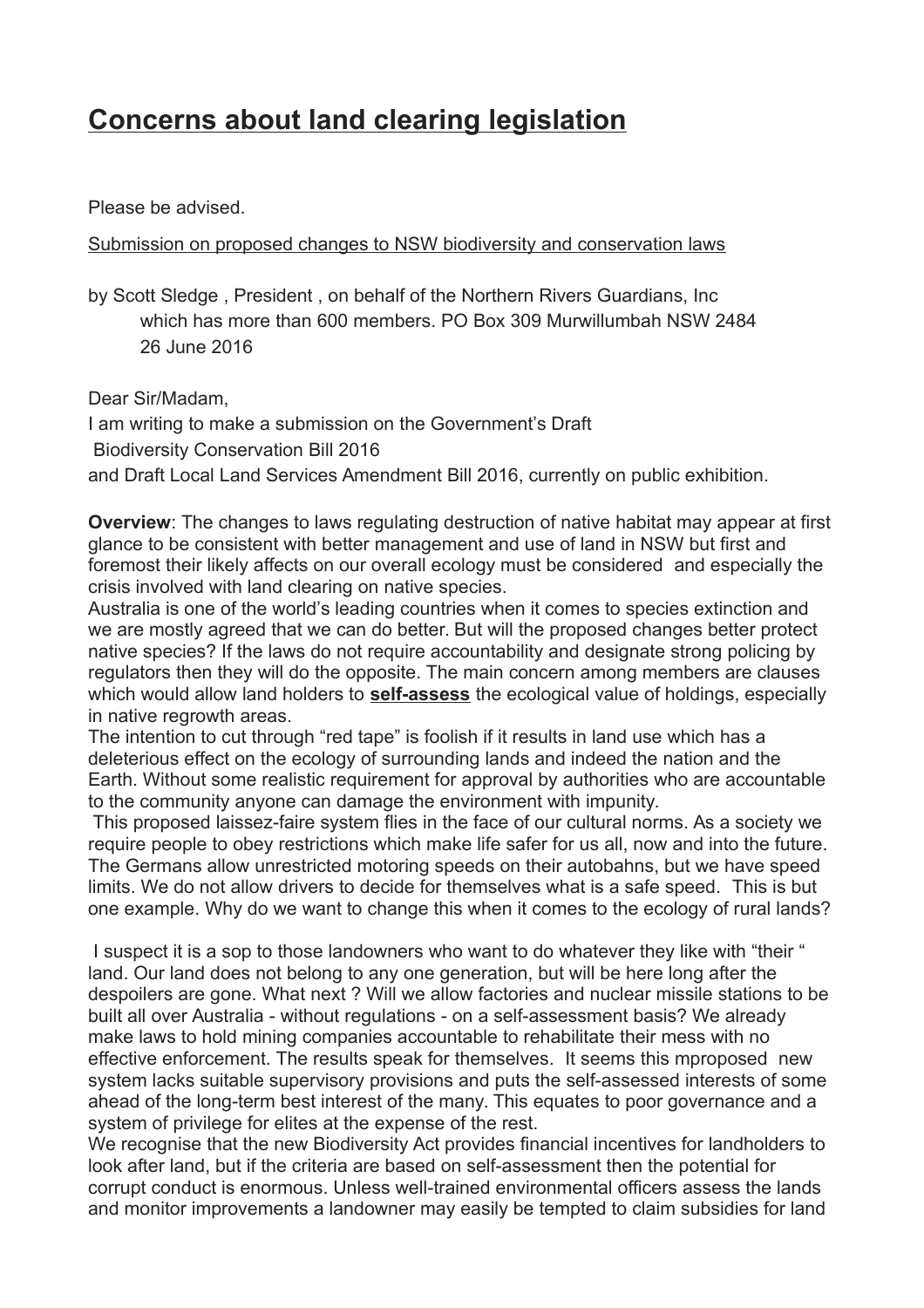which is of little environmental value or claim credit for setting aside regrowth forests which were never in danger.

The greatest insult to good governance is the offset fund, from which the incentive payments presumably will be drawn. This money is to be paid (also by self-assessment?) into a fund to compensate society for damage to our natural world in lieu of the offset system of supposedly like-for-like land held for ecological sustainability. This latter system was deeply flawed as the land which was offered to offset clearing for development was often of low quality and could later be ripped off (despite it being held "in perpetuity" )for mining or any other purpose agreed by the government of the day. Surely we can do better.

I suggest that land set aside for wildlife be given strong legal protection and protected lands be closely monitored for compliance to given parameters. Landowners could be assisted with replanting or other improvements using trained LLS staff or Land Care volunteers. Designated offices should employ field staff who will enforce protections. They also could be charged with mapping and improving the connectivity of wildlife corridors. At present the changes to land use do little beyond statements of good intent, with most of the lollies going to the tricksters and few to help landowners with genuine projects that could enhance the biodiversity of our state.

Any government that amends laws to benefit vested interests (such as farming and mining) at the same time as it increases penalties for those protecting the environment increases the bias in favour of elites at the expense of everyone else, and indeed facilitates the destruction of the natural world to the benefit of no one. Issues of Concern with the new changes (summary of points):

- 1. Developers can now pay 'cash for clearing' called a Biodiversity Offset
- 2. A heavy reliance on the Biodiversity Offsets has several important aspects:
- a. Puts a price on Nature so it can be traded
- b. Threatened species and ecosystems can be destroyed if they are "offset"
- c. Offsets lack proper assessment and have no long-term protection

3. Public participation is no longer mandatory. Public consultation is reduced to a sham process of document review, participants are on a register and lack of consultation will no longer invalidate decisions .Taken together with proposed changes to Planning the public is effectively shut out after the initial review stage.

4. Downgrading of standards for maintaining environmental protection areas

5. Contradictions: The Bill is supposed to protect Threatened Species but at the same time will enable landowners to clear isolated paddock trees (frequently habitat of threatened species) without approval.

6. Resourcing: the new laws don't fund the enforcement capabilities of regulatory bodies.

7. Development Approval: Local Land Services (in charge of assessing projects) lacks the expertise and experience of the existing authorities which are soon to be abolished.

8. Approval will be based on assessment of maps rather than actual site surveys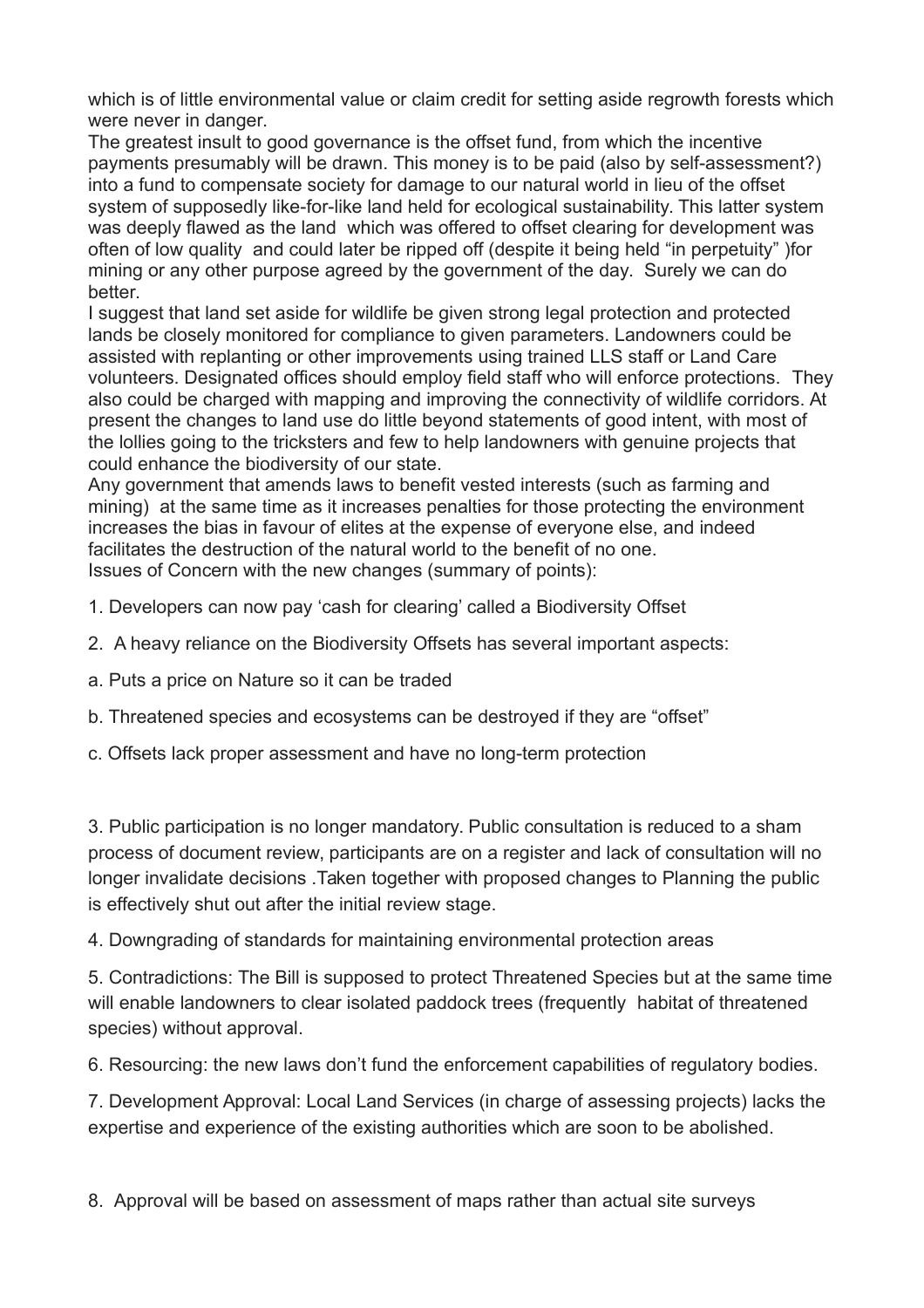9. These maps have yet to be created and the methodology of similar mapping systems have overlooked threatened species which require careful on-site inspections.

10. Lost Opportunity to protect biodiversity:

a. Mining is still permitted in sensitive areas and in Offset areas.

b. "State significant" Major Projects are still exempt from assessment .

c. Requires opponents of developments to demonstrate permanent damage will be incurred.

The proposed new laws do not provide any absolute protection for environmentally sensitive areas such as no -go zones, or red flags. While it is intended that the Biodiversity Assessment Method will trigger a 'red flag' for 'serious and irreversible impacts on biodiversity values', information on what constitutes 'serious and irreversible impacts' is currently missing from the draft BAM. Further, the application of the 'serious and irreversible impacts' red flag is discretionary for major projects.

•The NSW Government must provide absolute protections for areas of high conservation value. These areas must be off limits to land clearing and development, and subsequently eligible for protection in the NSW Reserve System, or funded management under a relevant conservation agreement.

•While the draft Biodiversity Conservation Bill 2016 does make provision for the Environment Minister to declare 'Areas of Outstanding Biodiversity Conservation Value', it is unclear how these provisions will operate in practice and whether they will be used more widely than the current 'critical habitat provisions' in the Threatened Species Conservation Act, which to date have only be used to declare

four areas of NSW as critical habitat.

• Important information on what constitutes 'serious and irreversible impacts on biodiversity values' is missing from Biodiversity Conservation Bill 2016, Local Land Services Amendment Bill (2016) and the Draft Biodiversity Assessment Method

(Appendix 4). The Government should provide further information on its intention, and undertake further consultation, before any reforms can proceed.

• I am concerned that there is discretion for a consent authority in determining whether there are serious and irreversible impacts on biodiversity values. There should be clear, objective criteria for determining whether there are serious and irreversible impacts on biodiversity values. These important decisions may also need specific input or oversight from the Office of Environment and Heritage.

I oppose the NSW Government's proposed new land clearing laws, and support stronger protection for bushland and wildlife. I am concerned that the proposed changes will increase land clearing and carbon pollution, push wildlife closer to the brink of extinction and undermine the sustainability of our farmland.

I am particularly concerned with proposed changes that will:

•Repeal the Native Vegetation Act 2003 and Threatened Species Conservation Act 1995 -